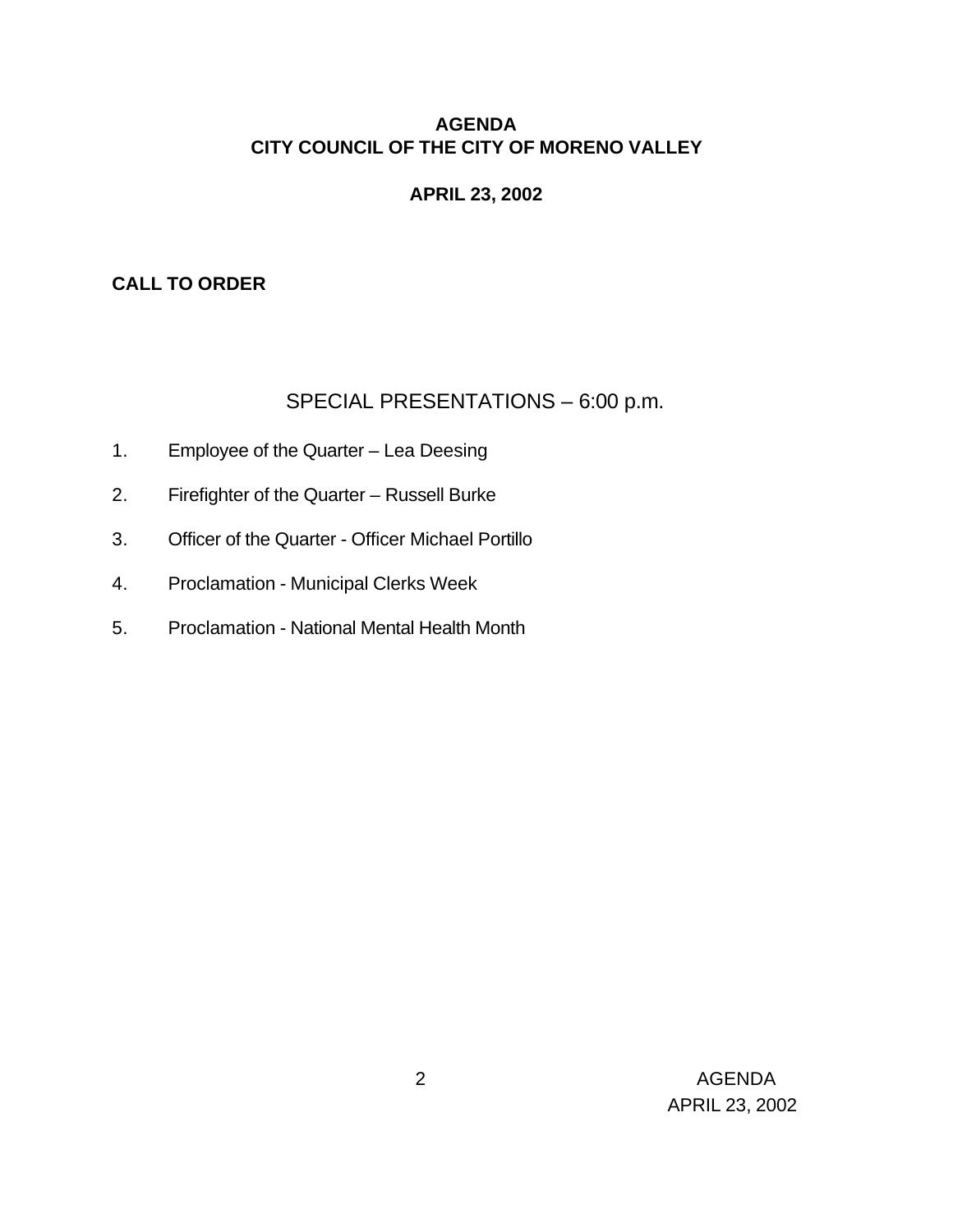# **AGENDA JOINT MEETING OF THE CITY COUNCIL OF THE CITY OF MORENO VALLEY MORENO VALLEY COMMUNITY SERVICES DISTRICT COMMUNITY REDEVELOPMENT AGENCY OF THE CITY OF MORENO VALLEY**

# **REGULAR MEETING – 6:30 P.M. APRIL 23, 2002**

- **CALL TO ORDER** (Joint Meeting of the City Council of the City of Moreno Valley, Moreno Valley Community Services District, and the Community Redevelopment Agency of the City of Moreno Valley - actions taken at the Joint Meeting are those of the Agency indicated on each Agenda item)
- **PLEDGE OF ALLEGIANCE**
- **INVOCATION** Pastor Charles Gibson, Breakthrough Church of God in Christ
- **ROLL CALL**
- **INTRODUCTIONS**
- PUBLIC COMMENTS **ON MATTERS ON THE AGENDA** WILL BE TAKEN UP AS THE ITEM IS CALLED FOR BUSINESS, BETWEEN STAFF'S REPORT AND CITY COUNCIL DELIBERATION (SPEAKER SLIPS MAY BE TURNED IN UNTIL THE ITEM IS CALLED FOR BUSINESS.) Those wishing to speak should submit a BLUE speaker slip to the Bailiff. There is a three-minute limit per person.

All remarks and questions shall be addressed to the presiding officer or to the City Council and not to any individual Council member, staff member or other person.

• PUBLIC COMMENTS **ON MATTERS NOT ON THE AGENDA** UNDER THE JURISDICTION OF THE CITY COUNCIL WILL BE HEARD PRIOR TO CITY COUNCIL REPORTS AND CLOSING COMMENTS. IN THE EVENT THAT THE AGENDA ITEM FOR SUCH PUBLIC COMMENTS HAS NOT BEEN CALLED BY 10:00 P.M., IT SHALL BE CALLED AS THE NEXT ITEM OF BUSINESS FOLLOWING THE CONCLUSION OF ANY ITEM BEING HEARD AT 10:00 P.M. Those wishing to speak should submit a PINK speaker slip to the Bailiff. There is a three-minute limit per person.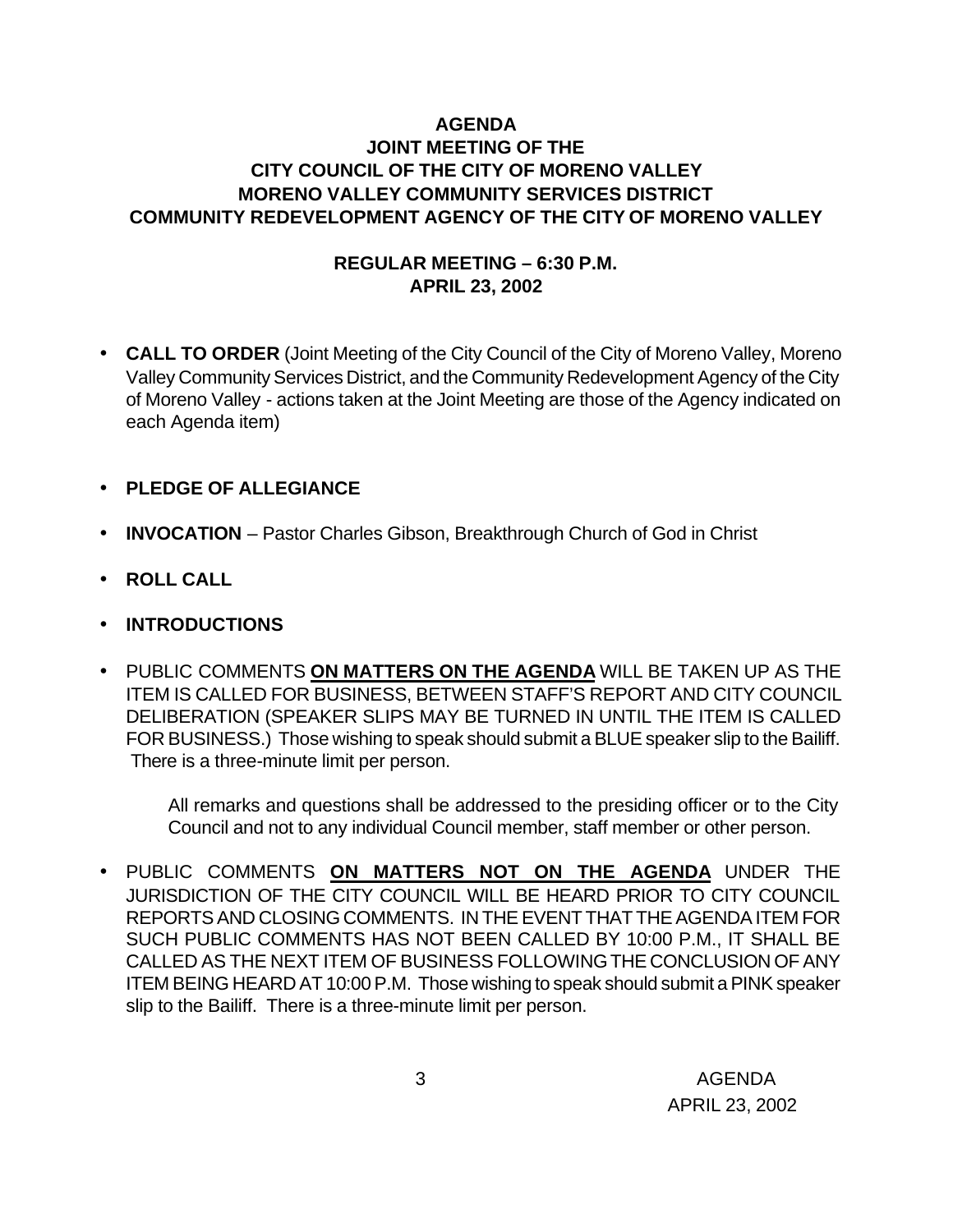All remarks and questions shall be addressed to the presiding officer or to the City Council and not to any individual Council member, staff member or other person.

# **JOINT CONSENT CALENDARS (SECTIONS A-C) OF THE CITY COUNCIL OF THE CITY OF MORENO VALLEY, MORENO VALLEY COMMUNITY SERVICES DISTRICT, AND COMMUNITY REDEVELOPMENT AGENCY OF THE CITY OF MORENO VALLEY**

All items listed under the Consent Calendars are considered to be routine and noncontroversial, and may be enacted by one motion unless a member of the Council, Community Services District, or Redevelopment Agency requests that an item be removed for separate action. The motion to adopt the Consent Calendars is deemed to be a separate motion by each Agency and shall be so recorded by the City Clerk. Items withdrawn for report/discussion will be heard after public hearing items.

# **A. CONSENT CALENDAR** - **CITY COUNCIL**

- A1. ORDINANCES FIRST READING BY TITLE ONLY Recommendation: Waive reading of all Ordinance Introductions and read by title only.
- A2. REQUEST ADOPTION OF PLANS AND SPECIFICATIONS, AND AUTHORIZATION TO ADVERTISE FOR CONSTRUCTION BIDS FOR THE ALESSANDRO ENTRYWAY IMPROVEMENTS - PROJECT NO. 98-92777 (Report of: Director of Public Works/City Engineer) Recommendation: Adopt the Plans and Specifications on file in the office of the Public Works Director and authorize the City Clerk to advertise this project for construction bids.
- A3. RESOLUTION IN SUPPORT OF PRIORITY TREATMENT OF METROLINK'S RIVERSIDE LINE BY THE UNION PACIFIC RAILROAD COMPANY (Report of: Director of Public Works/City Engineer) Recommendation: Adopt Resolution No. 2002-27 and authorize staff to prepare a letter to Riverside County Transportation Commission voicing the City's support for the priority treatment of Metrolink's Riverside Line by the Union Pacific Company

Resolution No. 2002-27

A Resolution of the City Council of the City of Moreno Valley, California, in Support of Priority Treatment of Metrolink's Riverside Line by the Union Pacific Railroad Company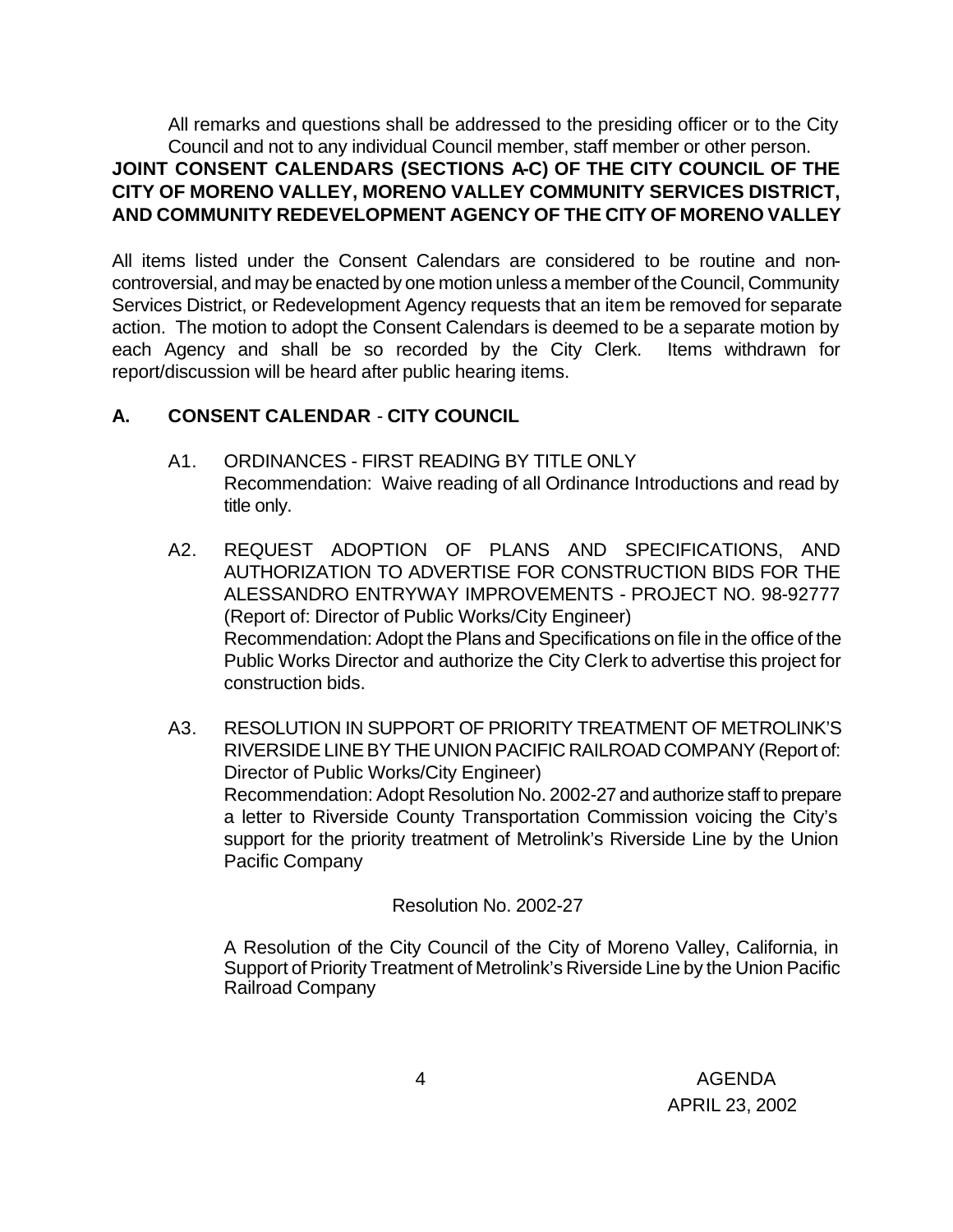- A4. FINAL MAP 24097 SINGLE FAMILY RESIDENTIAL PROJECT AMENDMENT TO AGREEMENT FOR PUBLIC IMPROVEMENTS (TIME EXTENSION) - WEST SIDE OF VIA DEL LAGO AND SOUTH OF IRIS AVENUE – PACIFIC CENTURY HOMES, INC. (Report of: Director of Public Works/City Engineer) Recommendation: Authorize the Mayor to execute the Amendment to Agreement for Public Improvements and direct the City Clerk to forward the signed Amendment to Agreement for Public Improvements to the County Recorder's office for recordation.
- A5. AGREEMENT WITH RIVERSIDE COUNTY TO PROVIDE VECTOR CONTROL SERVICES (Report of: Director of Public Works/City Engineer) Recommendation: Approve an agreement with the County of Riverside to provide vector control service to the City of Moreno Valley on an as-needed basis during the vector breeding season of each year, which is typically identified as April 1 $\mathrm{st}$  through October 31 $\mathrm{st}$ .
- A6. BID AWARD MOTOR GRADER (BID NO. 01/02-05) (Report of: Director of Finance/City Treasurer) Recommendation: Award the purchase of one Motor Grader to RDO Equipment Co. of Riverside, CA as being in the best interest of the City and authorize the Finance Director to issue a purchase order to RDO Equipment Co. of Riverside, CA in the amount of \$129,473.87.
- A7. MINUTES REGULAR MEETING OF MARCH 26, 2002 (Report of: City Clerk) Recommendation: Approve as submitted
- A8. MINUTES SPECIAL MEETING OF APRIL 2, 2002 (Report of: City Clerk) Recommendation: Approve as submitted.
- A9. WARRANT REPORTS MARCH 31, 2002 (Report of: Director of Finance/City Treasurer) Recommendation: Adopt Resolution No. 2002-28, approving the Warrant Reports, including wire transfers dated March, 2002 in the total amount of \$6,741,452.61.

Resolution No. 2002-28

A Resolution of the City Council of the City of Moreno Valley, California,

 5 AGENDA APRIL 23, 2002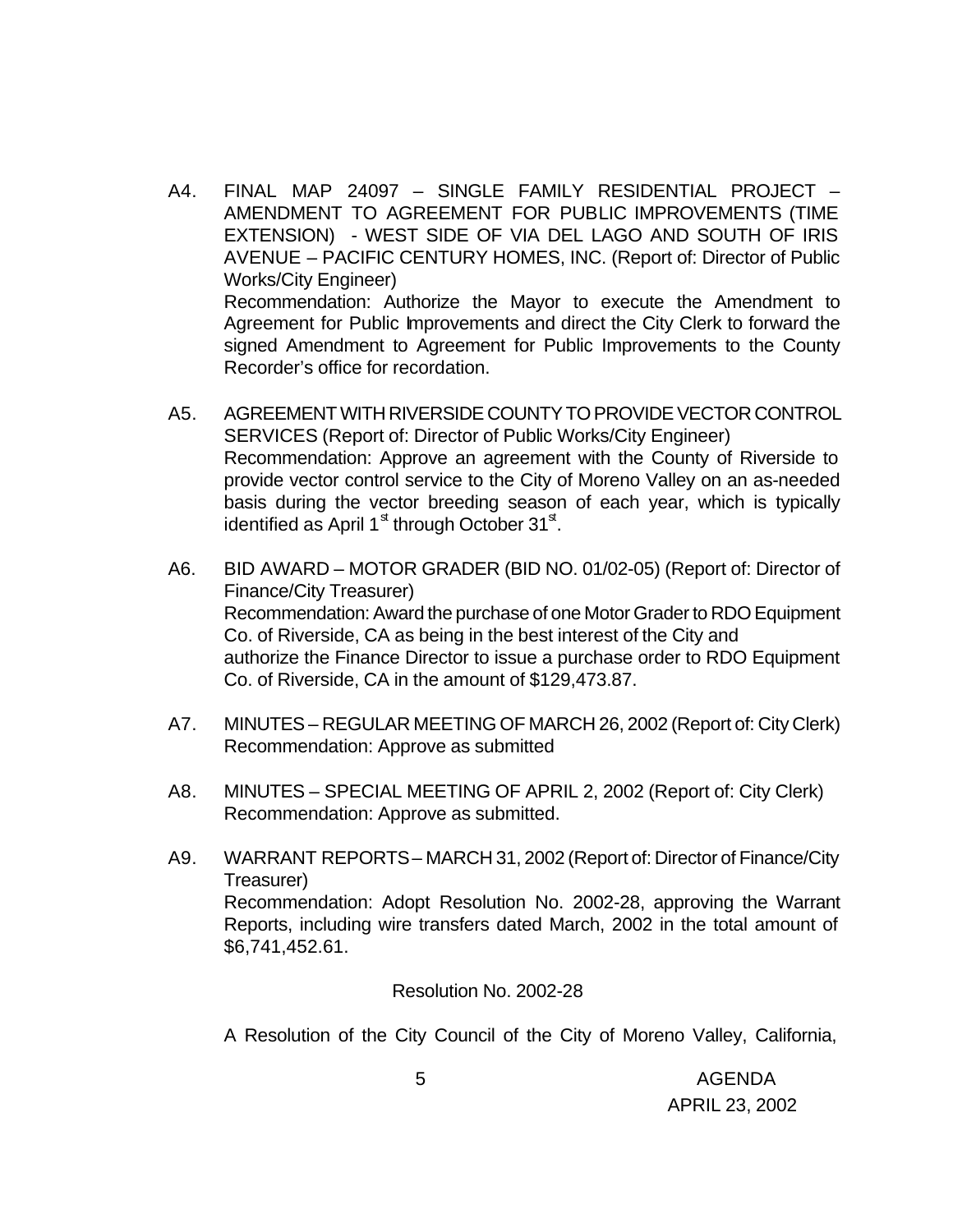Approving the Warrant Reports Dated March 31, 2002.

A10. PUBLIC COMPRESSED NATURAL GAS FUELING STATION MEMORANDUMS OF UNDERSTANDING BY AND BETWEEN THE COUNTY OF RIVERSIDE AND THE CITY OF MORENO VALLEY; THE CITY OF MORENO VALLEY AND THE UNITED STATES POSTAL SERVICE; AND THE CITY OF MORENO VALLEY AND ENRG FUEL USE (Report of: Director of Public Works/City Engineer)

Recommendation: That the City Council approve the Memorandums of Understanding (MOUs) by and between:1) The County of Riverside and the City of Moreno Valley endorsing their intent to use the Compressed Natural Gas (CNG) Fueling Station and committing \$12,500 of the SB 2766 Subvention Funds toward the infrastructure of this station; 2) United States Postal Service (USPS), San Bernardino Vehicle Maintenance Facility and the City of Moreno Valley endorsing their intent to use the Compressed Natural Gas Station for their local fleet; and 3) ENRG Fuel USA and the City of Moreno Valley agree to a fuel cost for the City that will not exceed ten percent (10%) over the cost of the commodity including transportation, electrical, operation and maintenance costs.

# **B. CONSENT CALENDAR** - **COMMUNITY SERVICES DISTRICT**

- B1. ORDINANCES FIRST READING BY TITLE ONLY Recommendation: Waive reading of all Ordinance Introductions and read by title only.
- B2. EXTENSION OF CONTRACT PROJECT NO. E-4/99 MAINTENANCE OF EXTENSIVE LANDSCAPING AND IRRIGATION – MORENO VALLEY RANCH EAST (Report of: Director of Public Works/City Engineer) Recommendation: Approve the Amendment to Contract Agreement for MVCSD Project E-4/99 to extend the term of the contract for an additional one-year period and authorize the President of the MVCSD Board to execute said Amendment with Bemus Landscape, Inc. of Santa Ana, California; authorize the Purchasing Manager, at the start of Fiscal Year 2002/03, to issue open purchase orders to Bemus Landscape, Inc. in the amounts of:
	- a.) One Hundred and Four Thousand One Hundred Eighty-One Dollars and No/100 (\$104,181.00) for twelve months of base maintenance service, and;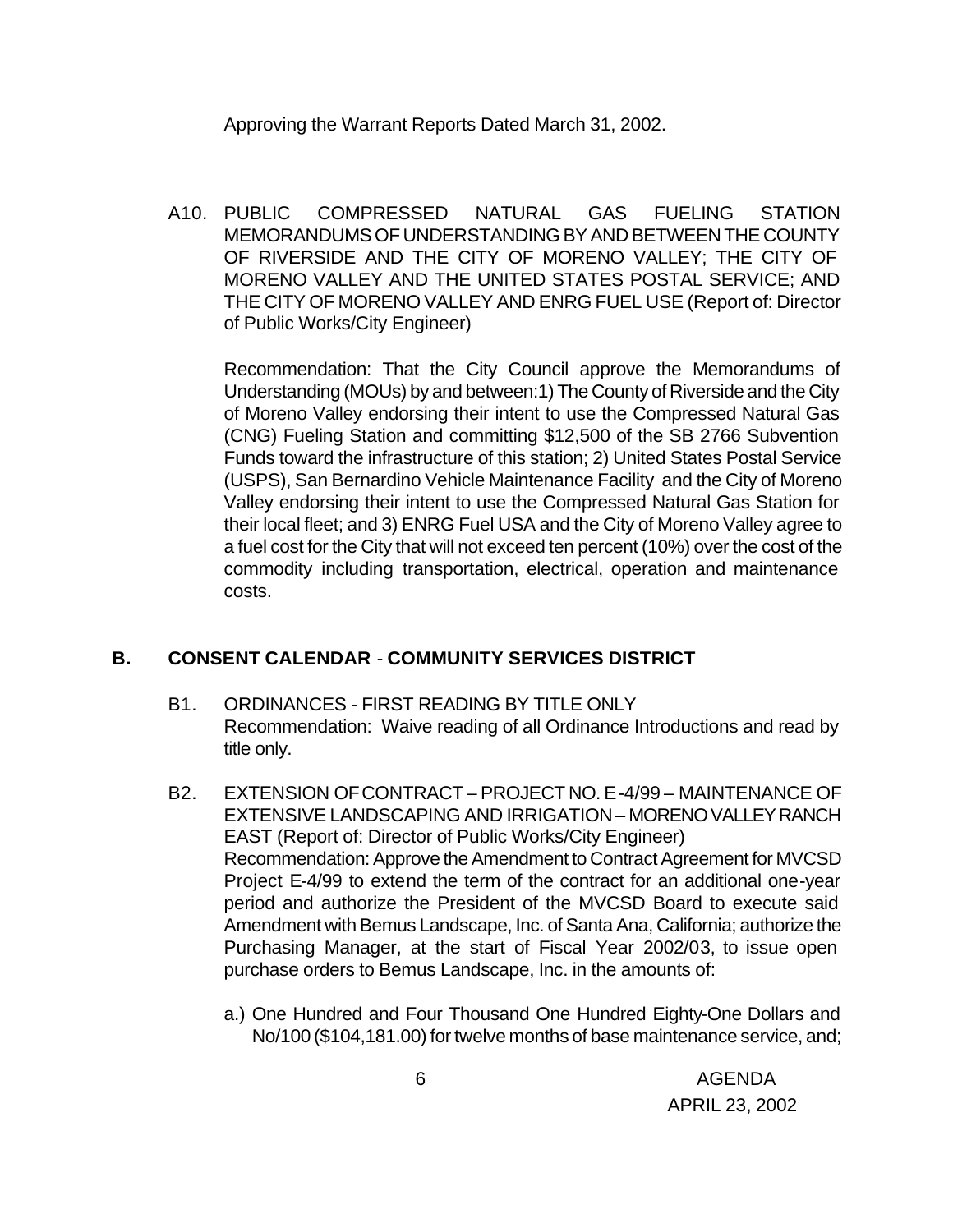- b.) Fifteen Thousand Four Hundred Forty Dollars and No/100 (\$15,440.00) for anticipated Additional Work per Section 3., paragraph d. of the amended Agreement.
- B3. EXTENSION OF CONTRACT PROJECT NO. E-2/01 MAINTENANCE OF EXTENSIVE LANDSCAPING AND IRRIGATION – HIDDEN SPRINGS (Report of: Director of Public Works/City Engineer) Recommendation: Approve the Amendment to the Contract Agreement for MVCSD Project E-2/01 to extend the term of the contract for an additional oneyear period and authorize the President of the MVCSD Board to execute said Amendment with Tropical Plaza Nursery, Inc. in the amounts of:
	- a.) One Hundred Fourteen Thousand One Hundred Twenty-Seven Dollars and 44/100 (\$114,127.44) for twelve months of base maintenance service, and;
	- b.) Eighteen Thousand Three Hundred Seventy-Five Dollars and No/100 (\$18,375.00) for anticipated Additional Work per Section 3., paragraph d. of the amended Agreement.
- B4. NOTICE OF COMPLETION AND ACCEPTANCE OF CITYWIDE STREETLIGHT IN-FILL PROJECT S/L 00/01(Report of: Director of Public Works/City Engineer) Recommendation: Accept the work for the Citywide Streetlight In-fill Project – S/L 00/01 various locations, constructed by D.B.X., Inc., Temecula, California 92520, as complete; ratify the following Contract Change Orders:

Contract Change Order No. 1 which includes the construction services for the installation of 6 concrete streetlights along Kristen Court; direct the City Clerk to record the Notice of Completion within ten (10) days, at the office of the County Recorder of Riverside County, as required by Section 3093 of the California Civil Code; authorize the Director of Finance to release the retention to D.B.X., Inc. thirty-five (35) calendar days after the date of recordation of the Notice of Completion if no claims are filed against the project, as required by Section 7107 9c (3) of the California Public Contract Code (Account Nos. 00172.87220.7200 and 00171.87120.7200), and accept the improvements.

- B5. MINUTES REGULAR MEETING OF MARCH 26, 2002 (Report of: City Clerk) Recommendation: Approve as submitted
- 7 AGENDA APRIL 23, 2002 B6. REPLACEMENT OF PLAY STRUCTURE COMPONENTS AND REPAIR/REPLACEMENT OF RUBBERIZED SURFACES IN CITY PARKS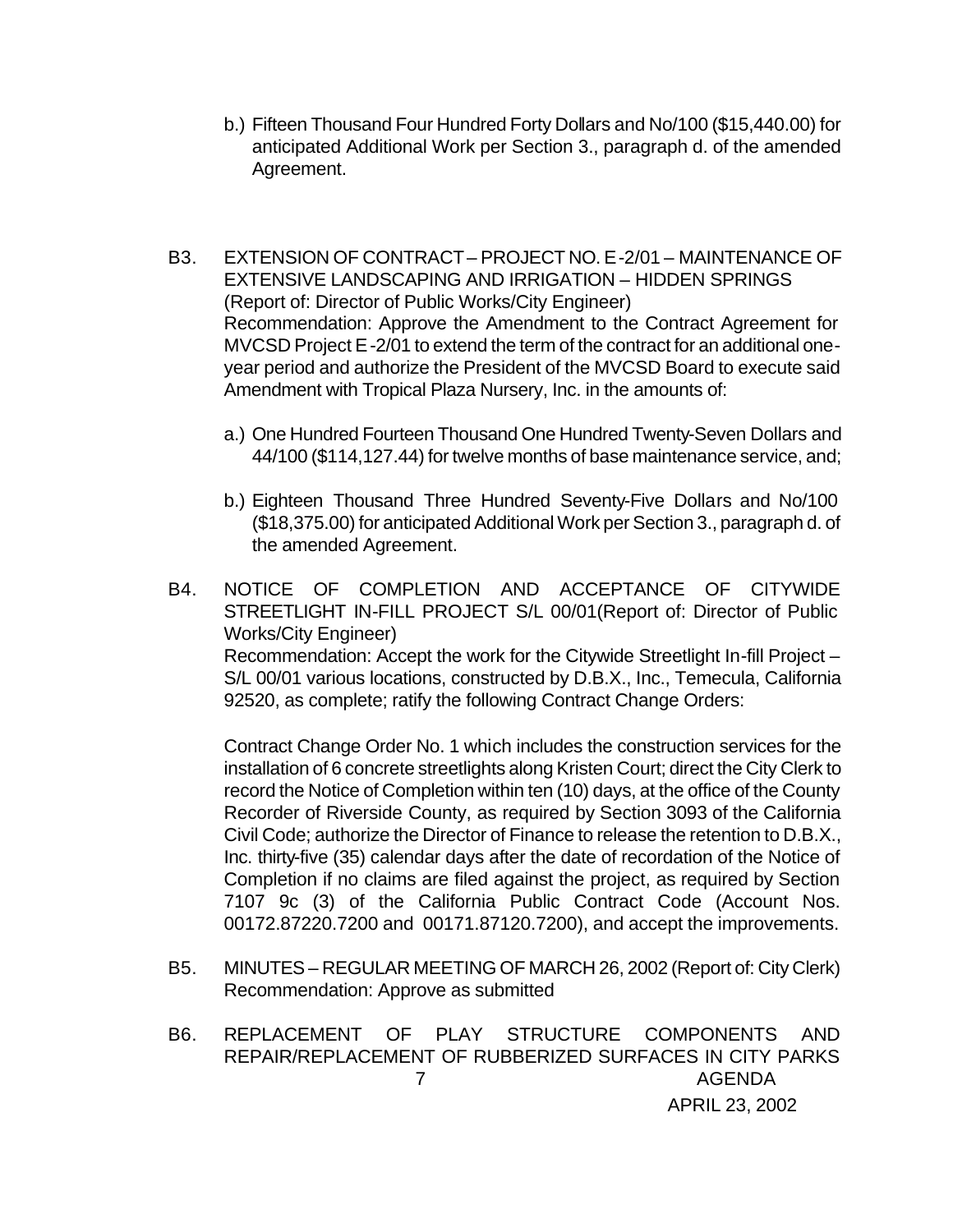(Report of: Director of Parks and Recreation)

Recommendation: Award a purchase order to Miracle Playground Sales, 27464 Commerce Center Drive, Suite 1, Temecula, California 92590 for material and labor to replace play structure components and repair/replace rubberized surfaces on various surfaces on various parks playgrounds and authorize the Finance Director to execute the necessary documents in an amount not to exceed \$150,000 as appropriated in FY 01/02, in account code 161.76210.6641.648.

- B7. 2001/2002 BUDGET APPROPRIATION ADJUSTMENTS FOR CSD ZONE D (PARKWAY LANDSCAPE MAINTENANCE) (Report of: Director of Public Works/City Engineer) Recommendation: Approve the 2001/2002 budget appropriation adjustments in the amount of \$46,450 to cover the increase in contract cost for CSD Zone D (Parkway Landscape Maintenance) Full Service Group 1, (D-SG1/01) for the 2001/02 contract year (Account No. 181.78110.6261) and a \$1,460 budget appropriation adjustment from the Zone D fund balance for mulch materials (Account No. 181.78110.6361.362)
- B8. APPROVE GRANT APPLICATION FOR PHASE 2 OF THE SPORTS AND COMMUNITY CENTER (Report of: Director of Parks and Recreation) Recommendation: Approve the filing of an application for local assistance funds in the amount of \$3,000,000 for Phase 2 of the Sports and Community Center to be funded from the Murray-Hayden Urban Parks and Youth Service Program under the safe Neighborhood Parks, Clean Water, Clean Air, and Coastal Protection Bond Act of 2000 and adopt Resolution No. CSD 2002-04 to certify the approval of the governing board to enter into this transaction with the California Department of Parks and Recreation for the purpose of applying for grant funding for Phase 2 of the Sports and Community Service Program under the Safe Neighborhood Parks, Clean Water, Clean Air, and Coastal Protection Bond Act of 2000, and to authorize the designated personnel, as shown on the resolution, to sign contract documents for FY 2002/03, 2003/04, 2004/05.

#### Resolution No. CSD 2002-04

A Resolution of the City Council of the City of Moreno Valley, California, Acting in its Capacity as the Board of Directors of the Moreno Valley Community Services District Certifying the Approval of the Governing Board for the City of Moreno Valley Parks and Recreation Department to Apply for Grant Funds Under the Murray-Harden Urban Parks and Youth Service Program Under the Safe Neighborhood Parks, Clean Water, Clean Air, and Coastal Protection Act Of 2000 for the Sports and Community Center and to Authorize Designated Personnel to Sign Contract Documents For FY 2002/03, 2003/04 and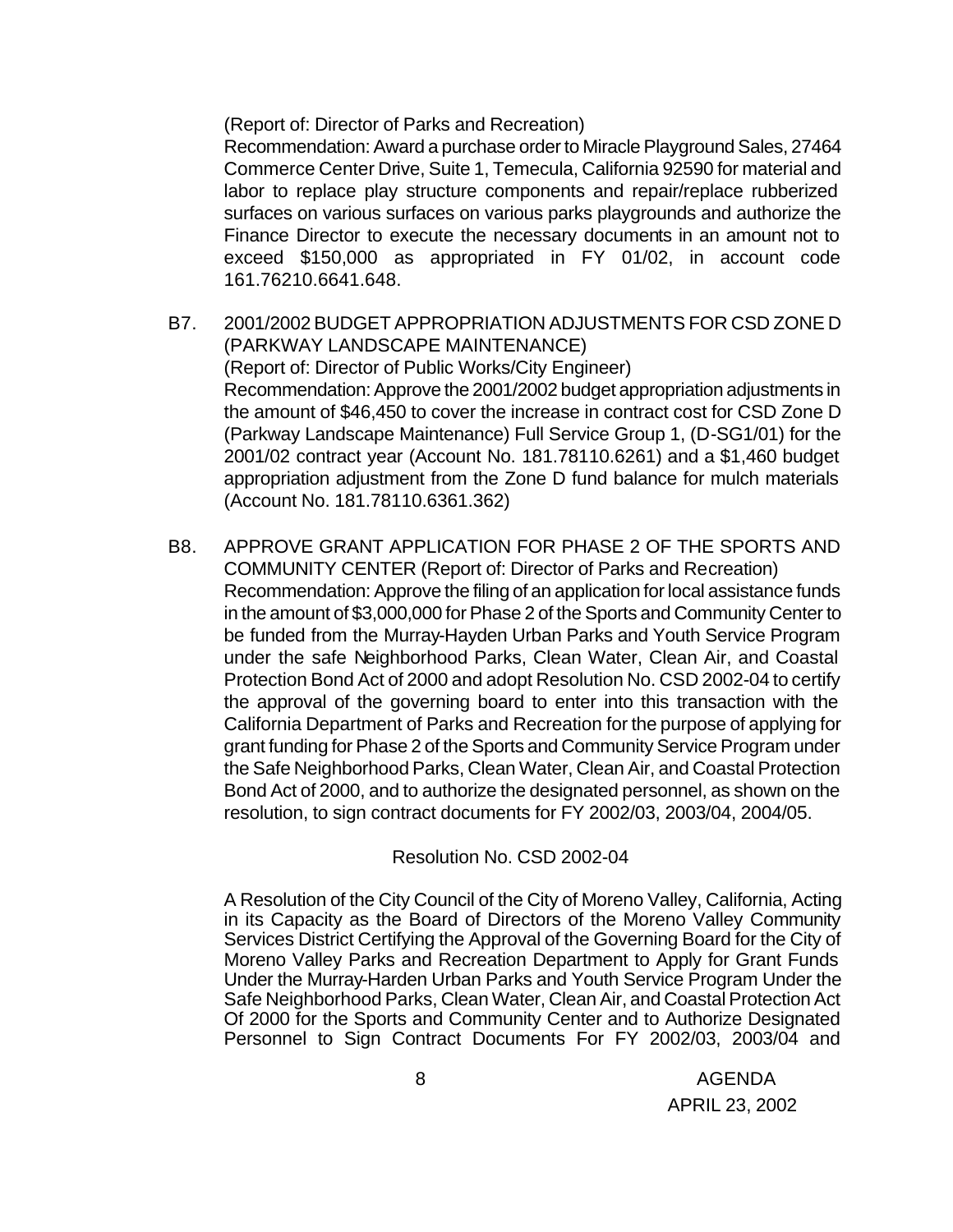2004/2005

# **C. CONSENT CALENDAR** - **COMMUNITY REDEVELOPMENT AGENCY**

- C1. ORDINANCES FIRST READING BY TITLE ONLY Recommendation: Waive reading of all Ordinance Introductions and read by title only.
- C2. PALOS VERDES APARTMENTS SUBORDINATION REQUEST (Report of: Director of Community and Economic Development) Recommendation: Approve the revised Implementation Agreement by and between the Community Redevelopment Agency and Palos Verdes Apartments.
- C3. MINUTES REGULAR MEETING OF MARCH 26, 2002 (Report of: City Clerk)

Recommendation: Approve as submitted

# **D. PUBLIC HEARINGS**

Questions or comments from the public on a Public Hearing matter are limited to five minutes per individual and must pertain to the subject under consideration. Those wishing to speak should complete and submit a GOLDENROD speaker slip to the Bailiff.

- D1. PUBLIC HEARING REGARDING MAIL BALLOT PROCEEDINGS FOR ZONE D (PARKWAY LANDSCAPE MAINTENANCE) – ELEVEN (11) TRACTS (Report of: Director of Public Works/City Engineer) Recommendation: That the City Council, acting in their capacity as the Board of Directors of the Moreno Valley Community Services District (CSD):
	- 1) Tabulate the mail ballots for eleven (11) affected tracts for CSD Zone D;
	- 2) Verify and accept the results of the mail ballot proceedings as identified on the Official Tally Sheet and APN listing;
	- 3) Receive and file with the City Clerk's Office the accepted Official Tally Sheet and APN listing; and
	- 4) Authorize and impose the applicable CSD Zone D charge.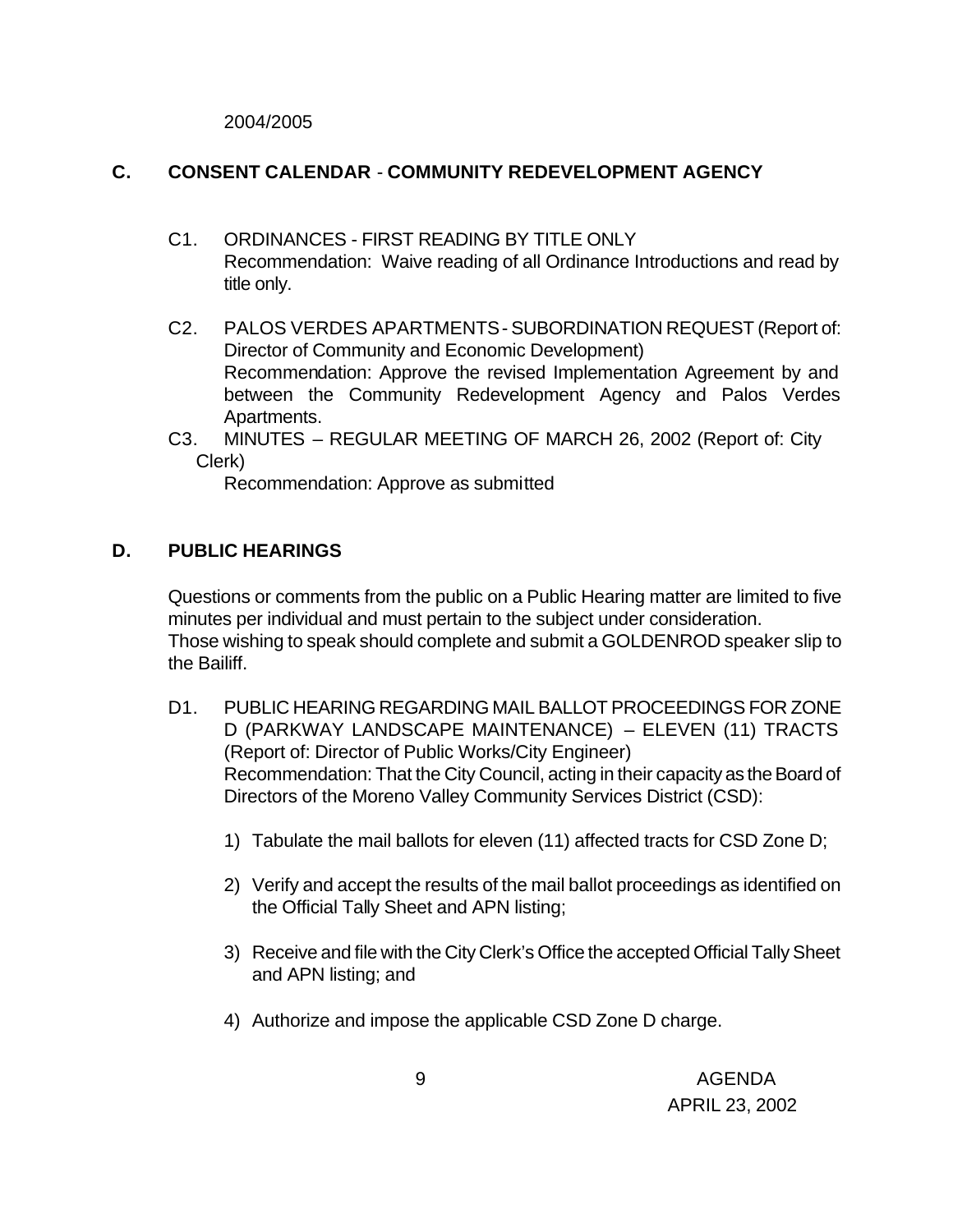- D2. PUBLIC HEARING TO CONSIDER AMENDING THE COMMUNITY DEVELOPMENT BLOCK GRANT PROGRAM 2001-02 ANNUAL ACTION PLAN (Report of: Director of Community and Economic Development) Recommendation: That the City Council
	- 1. Approve the proposed amendments to the FY 2001-02 Annual Action Plan;
	- 2. Authorize the transfer of \$300,000 from account 142.84450 to new project account for child care center; and
	- 3. Authorize the transfer of \$21,667 from unprogrammed funds to new project for small business counseling.
- D3. JOINT PUBLIC HEARING OF THE CITY COUNCIL AND THE COMMUNITY REDEVELOPMENT AGENCY OF THE CITY OF MORENO VALLEY TO CONSIDER AN AGREEMENT WITH MORENO VALLEY SENIOR HOUSING, INC., (COOPERATIVE SERVICES) (Report of: Director of Community and Economic Development) Recommendation: Staff recommends that the City Council:
	- 1) Adopt Resolution No. 2002-29:
		- a) Making the findings required by Section 33433 and Section 33445 of the Health and Safety Code for the disposition of Agency owned property and the use of Agency funds for publicly owned improvements;
		- b) Making the finding and providing the consent required by Section 33421.1 of the Health and Safety Code for the Agency to pay the costs of off-site improvements required by the City as a condition of granting entitlements for the project; and
		- c) Approving the Disposition and Development Agreement (DDA) with Moreno Valley Senior Housing, Inc. and authorizing the City Manager to execute the DDA and other instruments necessary or convenient to implement the DDA.

Resolution No. 2002-29

A Resolution of the City Council of the City of Moreno Valley, California, Approving a Disposition and Development Agreement with Moreno Valley Senior Housing, Inc. for the Conveyance and Development of Land, Making Certain Findings, and Approving the Use of Funds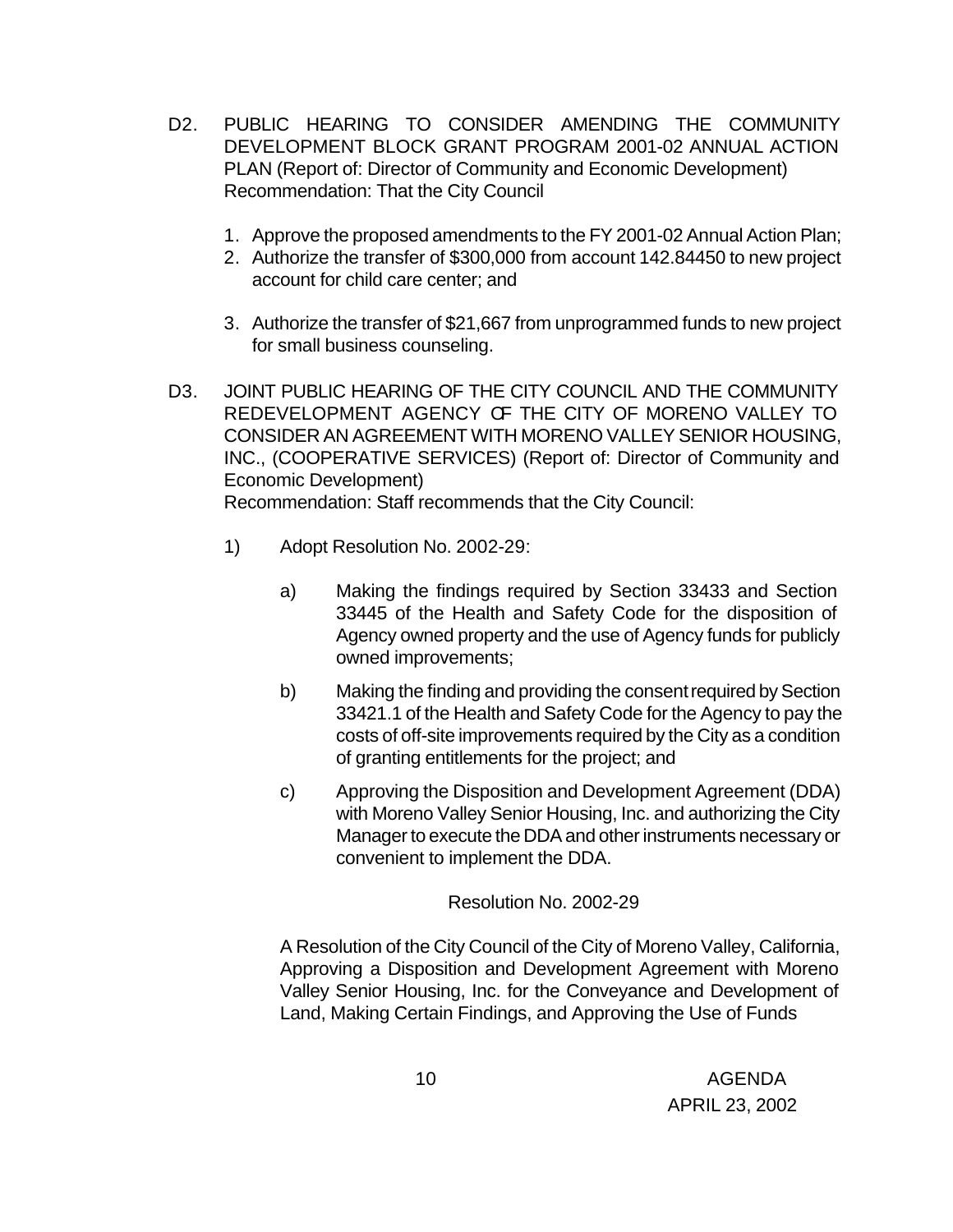2) Adopt Resolution No. 2002-30, making the findings required by the California Environmental Quality Act for the approval of the project

#### Resolution No. 2002-30

A Resolution of the City Council of the City of Moreno Valley, California, Making Environmental Findings

- 3) That the Community Redevelopment Agency of the City of Moreno Valley adopt Resolution No. RDA 2002-01:
	- a) Making the findings required by Section 33433 and Section 33445 of the Health and Safety Code for the disposition of Agency owned property and the use of Agency funds for publicly owned improvements;
	- b) Authorizing a budget appropriation in the amount of \$227,323 from the Redevelopment Agency's affordable housing fund balance to Moreno Valley Senior Housing, Inc. account 894.67120; and
	- c) Approving the Disposition and Development Agreement (DDA) with Moreno Valley Senior Housing, Inc. and authorizing the Executive Director to execute the DDA and other instruments as necessary or convenient to implement the DDA.

# Resolution No. RDA 2002-01

A Resolution of the Redevelopment Agency of the City of Moreno Valley, California, Approving a Disposition and Development Agreement with Moreno Valley Senior Housing, Inc. for the Conveyance and Development of Land, Making Certain Findings, and Approving the Use of Funds

4) That the Community Redevelopment Agency of the City of Moreno Valley adopt Resolution No. RDA 2002-02, making the findings required by the California Environmental Quality Act for the approval of the project

Resolution No. RDA 2002-02

A Resolution of the Redevelopment Agency of the City of Moreno Valley, Making Environmental Findings

 11 AGENDA APRIL 23, 2002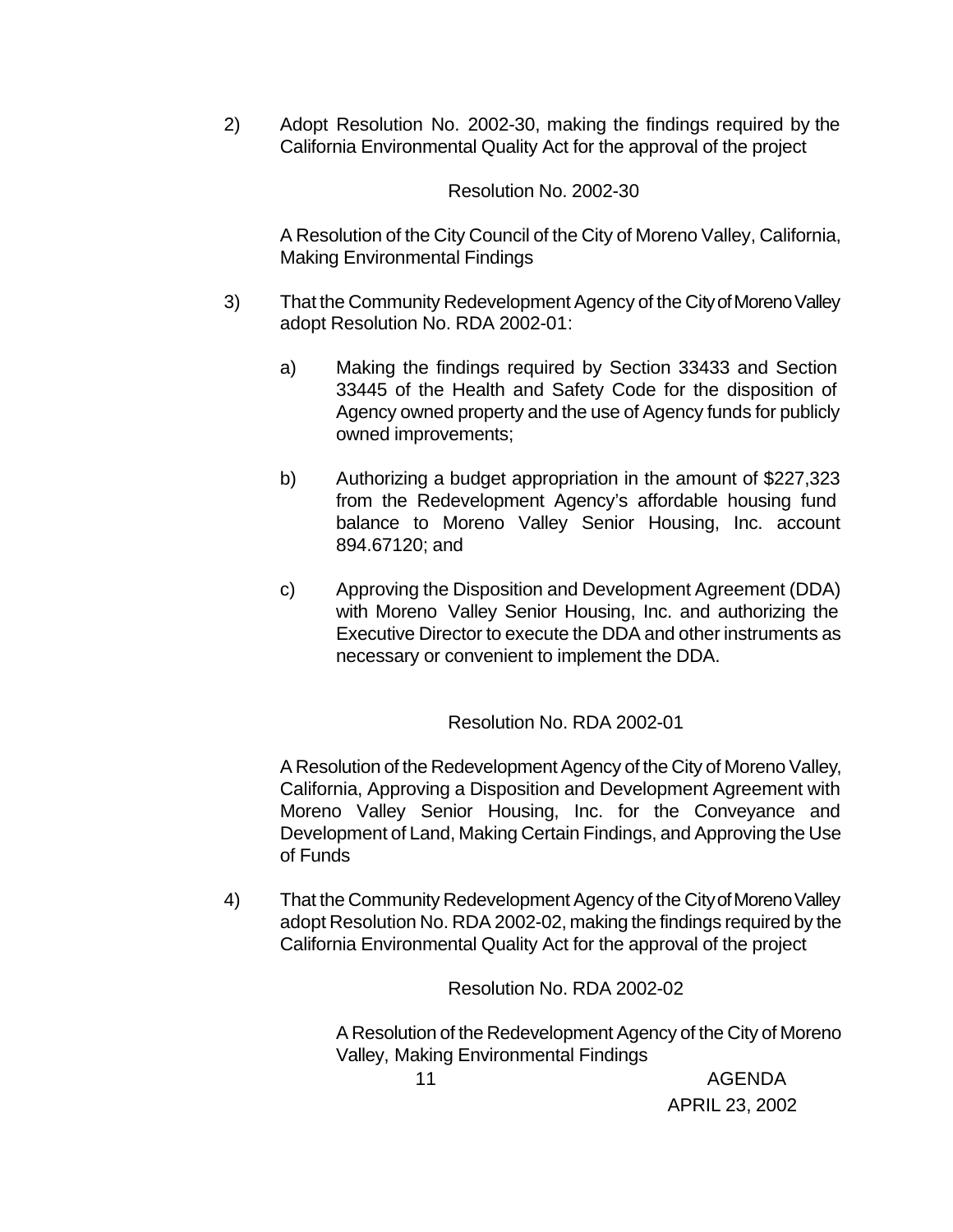# **E. ITEMS REMOVED FROM CONSENT CALENDARS FOR DISCUSSION OR SEPARATE ACTION**

### **F. REPORTS**

- F1. NEW MAIN LIBRARY PROJECT (CONTINUED FROM APRIL 16, 2002) (Report of: Library Director) Recommendation: That the City Council rescind its previous policy direction for filing an application for California Reading and Literacy Improvement and Public Library Construction and Renovation Bond Act funding in round one of the funding cycle in June 2002. This recommendation is due to the financial uncertainty created by the upcoming Utility User's Tax election in November.
- F2. HOMEBUYER ASSISTANCE PROGRAM (HAP) REVISIONS (Report of: Director of Community and Economic Development) Recommendation: That the Redevelopment Agency Board of the City of Moreno Valley ("the Agency"), approve the following actions related to the Homebuyer Assistance Program (HAP), and authorize staff to administratively amend the Homebuyer Assistance Program Procedures Manual as necessary.
	- 1. Approve an increase of the maximum sales price from \$125,000 to \$150,000;
	- 2. Restrict the use of HAP funds to only down payment assistance and remove the homebuyer's minimum contribution of three (3) percent; and
	- 3. Approve the removal of the minimum housing and total debt-to-income ratios.
- F3. PRESENTATION OF DEPARTMENTAL 5-YEAR PLAN/POWERPOINT PRESENTATION – PUBLIC WORKS – ORAL PRESENTATION ONLY – NO WRITTEN MATERIAL
- F4. STUDY OF INDEPENDENT POLICE DISPATCH CENTER (Report of: Assistant City Manager) Recommendation: That the City Council take no further action on this issue at this time and table the discussion to study and implement an independent City police dispatch center.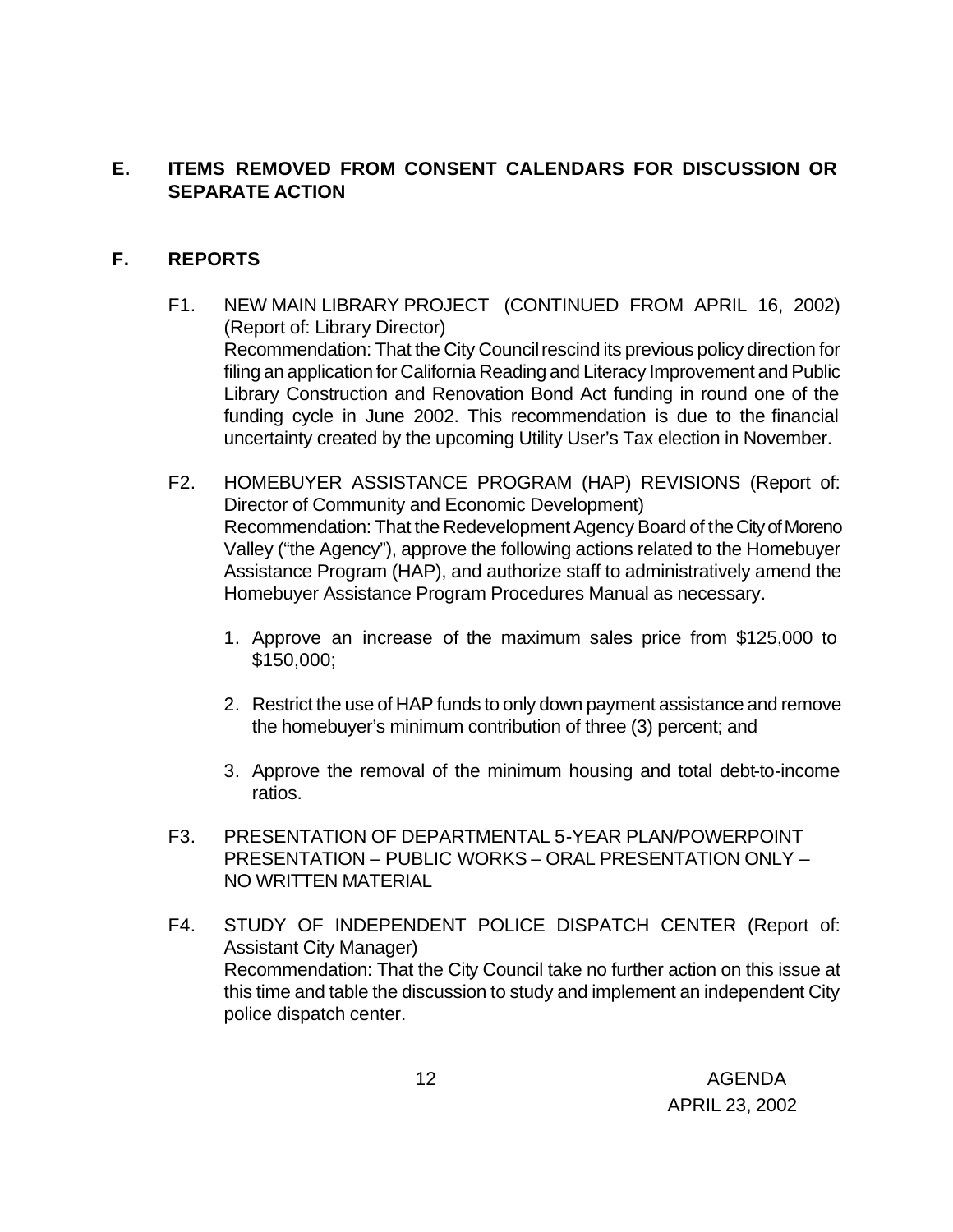- F5. APPOINTMENTS TO SENIOR CITIZENS ADVISORY COMMITTEE AND CULTURAL PRESERVATION ADVISORY COMMITTEE (Report of: City Clerk) Recommendation: That the City Council:
	- 1. Review the ballot (to be provided by the City Clerk) for appointments to the Senior Citizens Advisory Committee and appoint one member for a term expiring June 30, 2003, and one member for a term expiring June 30, 2004;
	- 2. Appoint Vonzetta M. Fielding to the Cultural Preservation Advisory Committee with a term expiring June 30, 2004; or
	- 3. If appointments are not made, declare the positions vacant and authorize the City Clerk to re-notice the positions as vacant.
- F6. PUBLIC MEETING ON PROPOSED 2002/03 FEE SCHEDULE (Report of: Director of Finance/City Treasurer) Recommendation: That the City Council conduct a Public Meeting for public comment on the Proposed 2002/03 Fee Schedule.
- F7. LEGISLATIVE UPDATE (Report of: Assistant City Manager) Recommendation: Receive and file the Legislative Status Report.
- F8. CITY MANAGER'S REPORT (Informational Oral Presentation only not for Council action)

# **G. LEGISLATIVE ACTIONS**

ORDINANCES - 1ST READING AND INTRODUCTION - NONE

ORDINANCES - 2ND READING AND ADOPTION

G1. ADOPTION OF ORDINANCE NO. 600 (RECEIVED FIRST READING AND INTRODUCTION APRIL 9, 2002 ON A 4–1 VOTE, WEST VOTING NO) (Report of: Director of Public Works/City Engineer) Recommendation: Adopt Ordinance No. 600

Ordinance No. 600

An Ordinance of the City Council of the City of Moreno Valley, California, Amending Section 12.20.020 of Chapter 12.20 of the City of Moreno Valley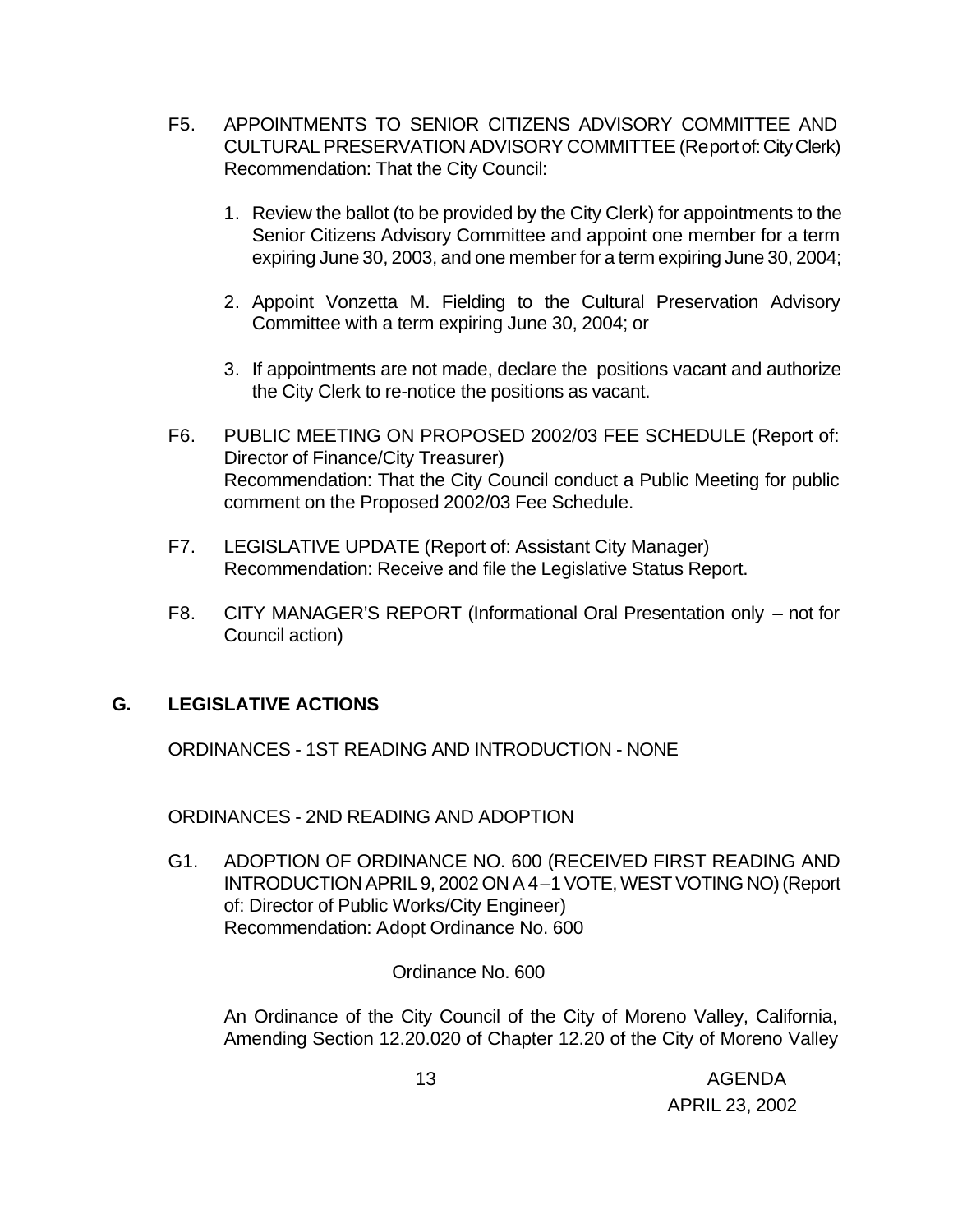Municipal Code Relating to a Prima Facie Speed Limit for Certain Streets

ORDINANCES - URGENCY ORDINANCES - NONE

RESOLUTIONS - NONE

• PUBLIC COMMENTS **ON ANY SUBJECT NOT ON THE AGENDA** UNDER THE JURISDICTION OF THE CITY COUNCIL

Those wishing to speak should complete and submit a PINK speaker slip to the Bailiff. There is a three-minute time limit per person.

All remarks and questions shall be addressed to the presiding officer or to the City Council and not to any individual Council member, staff member or other person.

# • **CLOSING COMMENTS AND/OR REPORTS OF THE CITY COUNCIL, COMMUNITY SERVICES DISTRICT, OR COMMUNITY REDEVELOPMENT AGENCY**